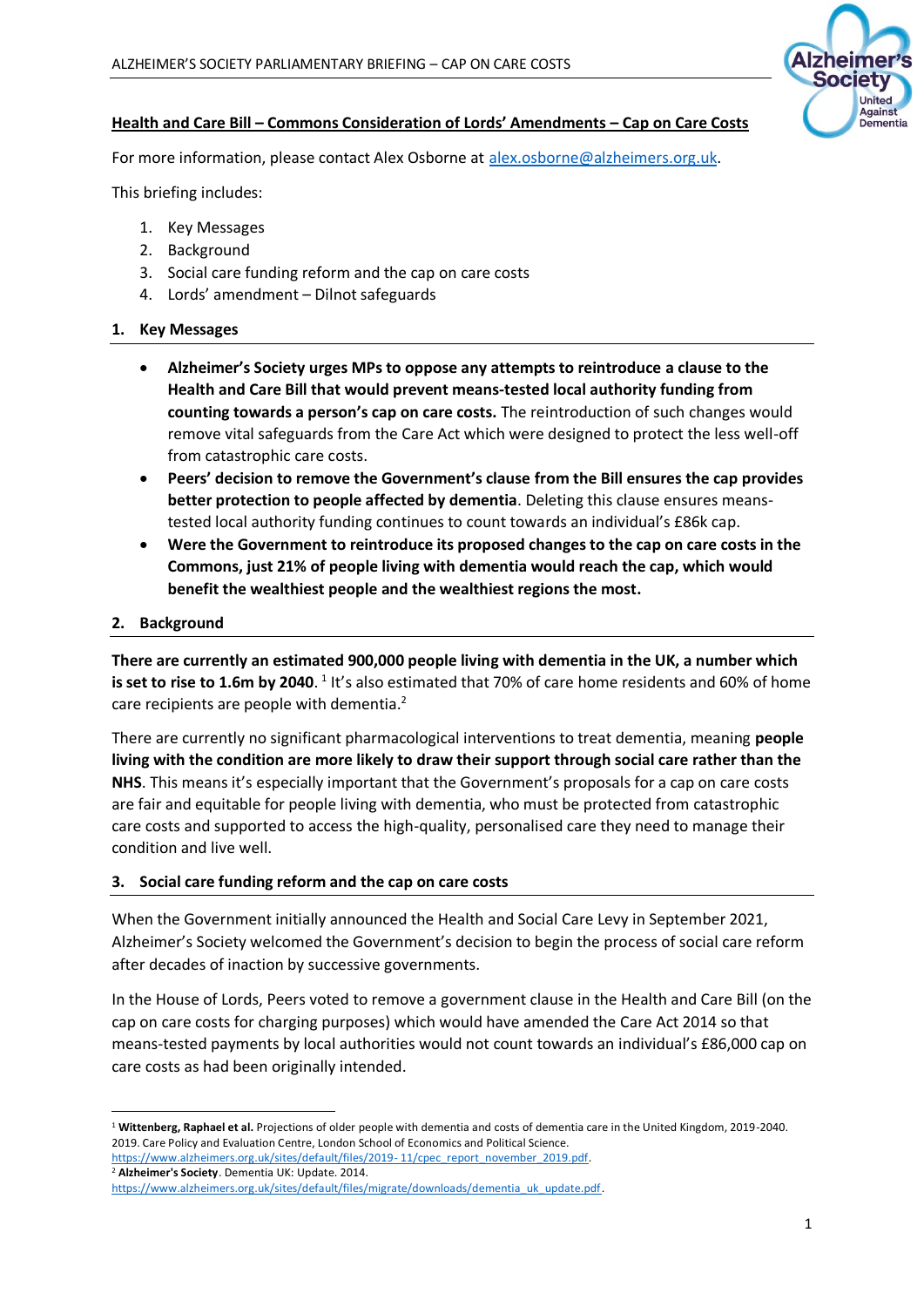

**Alzheimer's Society supported the removal of this clause, as we believe it significantly waters down the Government's initial proposals for reform** and would result in a cap that is disproportionately detrimental to people with dementia with fewer assets.

**Alzheimer's Society opposes any attempt to reintroduce such a clause to the Bill in the Commons and urges MPs to vote against any such proposal.**

In allowing only contributions that individuals have made themselves towards personal care to count towards the £86,000 cap, **the Government would remove vital safeguards from the Care Act which were specifically introduced to protect the less well-off from catastrophic care costs.** These changes would mean that those with assets between £20,000 and £186,000 would do less well under the Government's cap proposals than under those proposed by the Dilnot Commission and included in the Care Act 2014.<sup>3</sup> Such changes could also mean it could take people drawing on care **double the amount of time to reach the cap compared to Dilnot's original proposals**.

**Just 21% of people with dementia who begin to draw on social care from 2023 would reach the £86k cap if means-tested local authority funding was not counted towards this cap, which would also see those with the highest levels of wealth benefitting the most.** 

Whereas those with high levels of wealth would contribute a smaller proportion of their wealth towards the cap, those with low levels of wealth would contribute a significantly higher proportion of their overall wealth while also progressing more slowly towards the cap. **Were the Government to reintroduce changes to the cap that have been voted out in the Lords, there would be a fundamental unfairness and inequity to the cap policy, as per the graphs below.**



|                          | <b>Quintile 1</b><br>(least<br>wealthy) | <b>Quintile 2</b> | <b>Quintile 3</b> | <b>Quintile 4</b> | <b>Quintile 5</b><br>(wealthiest) |  |
|--------------------------|-----------------------------------------|-------------------|-------------------|-------------------|-----------------------------------|--|
| Government's<br>proposal | 13%                                     | 16%               | 20%               | 24%               | 28%                               |  |
| Dilnot model             | 51%                                     | 52%               | 53%               | 57%               | 56%                               |  |

<sup>&</sup>lt;sup>3</sup> Sir Andrew Dilnot CBE; oral evidence to the Treasury Select Committee, 18<sup>th</sup> November 2021. [https://committees.parliament.uk/oralevidence/3038/pdf.](https://committees.parliament.uk/oralevidence/3038/pdf)